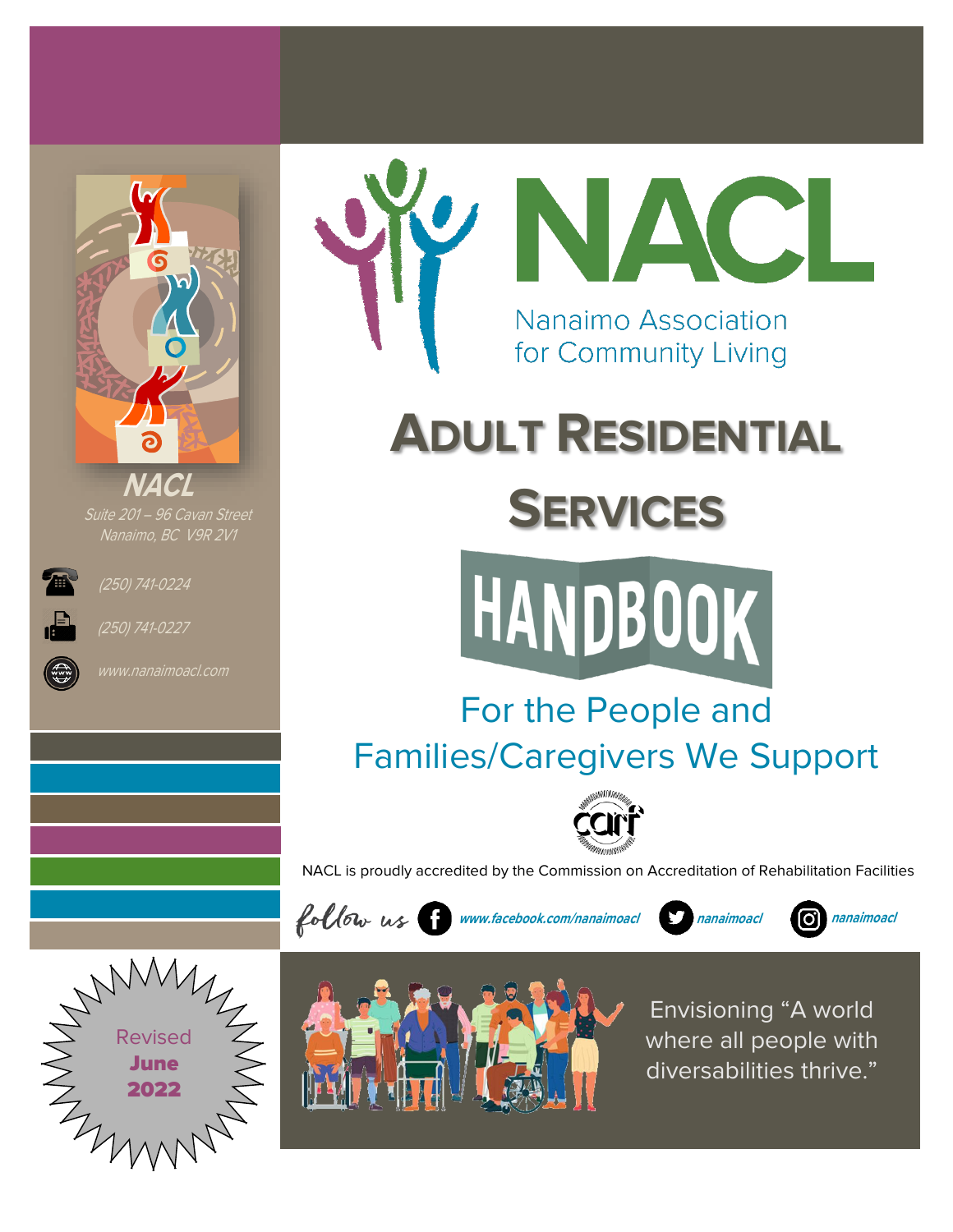

Welcome to Nanaimo Association for Community Living (NACL) and our Residential Services. This handbook has all the information on what you need to know about living in our NACL residences.

If you have any questions or want to see our full Policy and Procedure Manual, please contact the Program Manager.

We encourage you to read this handbook, and keep it for future reference.

## **What's Inside?**

#### **PART 1 – About NACL**

- Our Mission, Vision, and Core Values
- Statement of Diversity
- Services
- Board of Directors

## **PART 2 – General Information for the People and Families/Caregivers we**

#### **support**

- 
- 
- Person-Centered Planning Person-Centered Planning
- 
- 
- Complaint Procedure Accessibility

#### **PART 3 – Residential Services**

- How do I access NACL's Residential Services? Who takes care of transportation?
- What needs to be done before I move in? What if I have any medical issues?
- 
- Who pays for the services offered? Questions or comments
- What do I need while living in a group home?
- Individual Rights  **Health and Safety**
- Personal Information 
Abuse/Harassment Prevention
	-
- Confidentiality  **Confidentiality Confidentiality Confidentiality Cuality Assurance**
- Problem Solving Suggestions and Feedback
	-
	-
	-
- What to expect when living in a NACL home Leaving/Transitioning in Residential Services
	-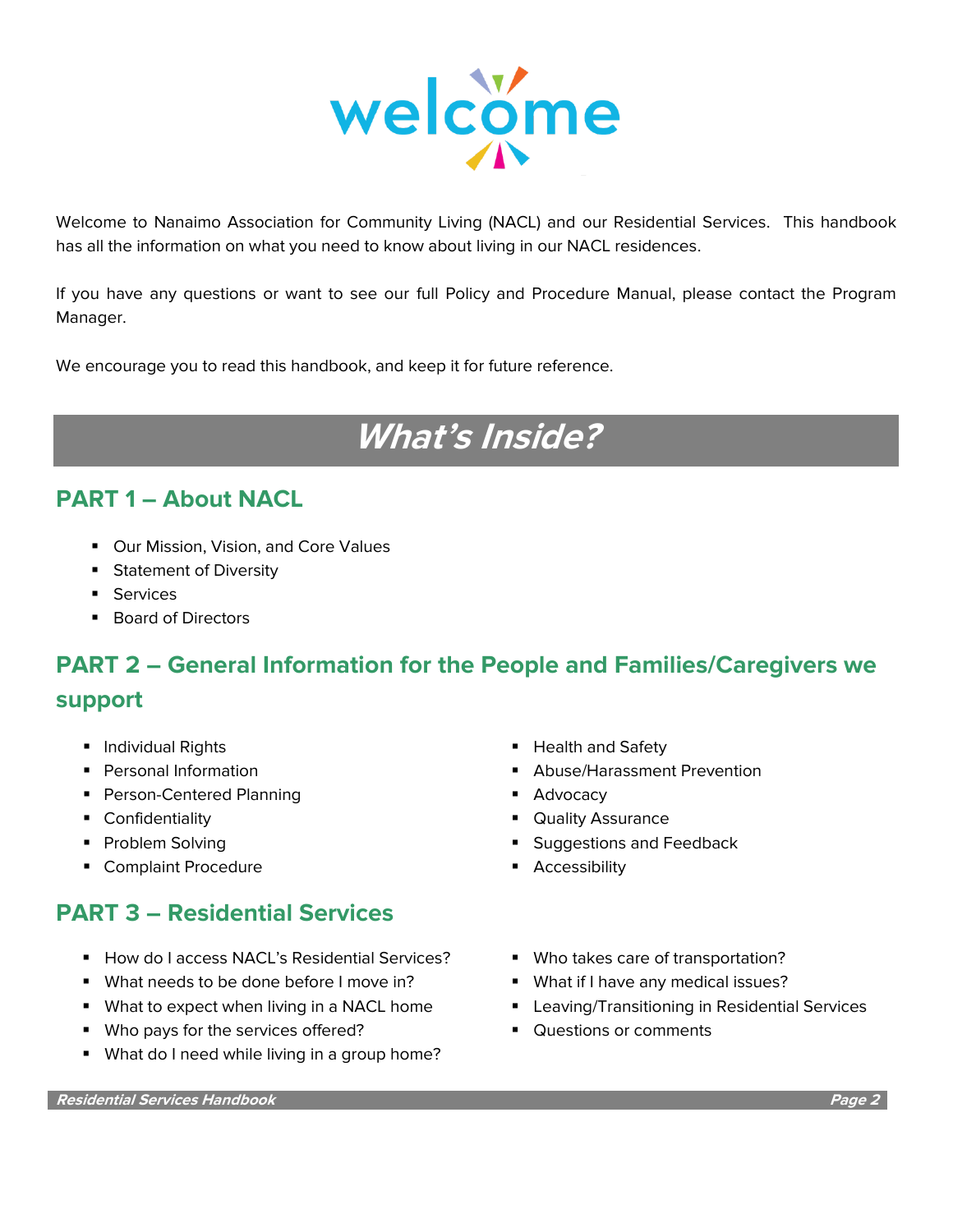## **PART 1: About NACL**

**Nanaimo Association for Community Living (NACL) is a non-profit society** formed under the Societies Act of British Columbia. NACL has been actively supporting people with diversabilities in Nanaimo and the surrounding area since July 22, 1986.

A detailed history of Nanaimo Association for Community Living can be found on our website at: **https://www.nanaimoacl.com/our-history**

NACL has been accredited by the [Commission on Accreditation of Rehabilitation Facilities \(CARF\)](http://www.carf.org/) since 2005.

Our mission and vision guide our programs, activities, and decisions.



**"Through an unwavering commitment to delivering high quality services with integrity, to actively support as many people with diversabilities as possible in their journey to lead thriving lives."**

**"A world where all people with diversabilities thrive."**

## **NACL's Core Values**

NACL is dedicated to removing the barriers faced by people with diversabilities preventing them from reaching their full potential. NACL is committed to the following core values:

#### ▪ **Person-Centered Planning**

We use person-centered planning to ensure the services we design and the supports we deliver are, at every stage, driven by the individual needs and aspirations of people we support.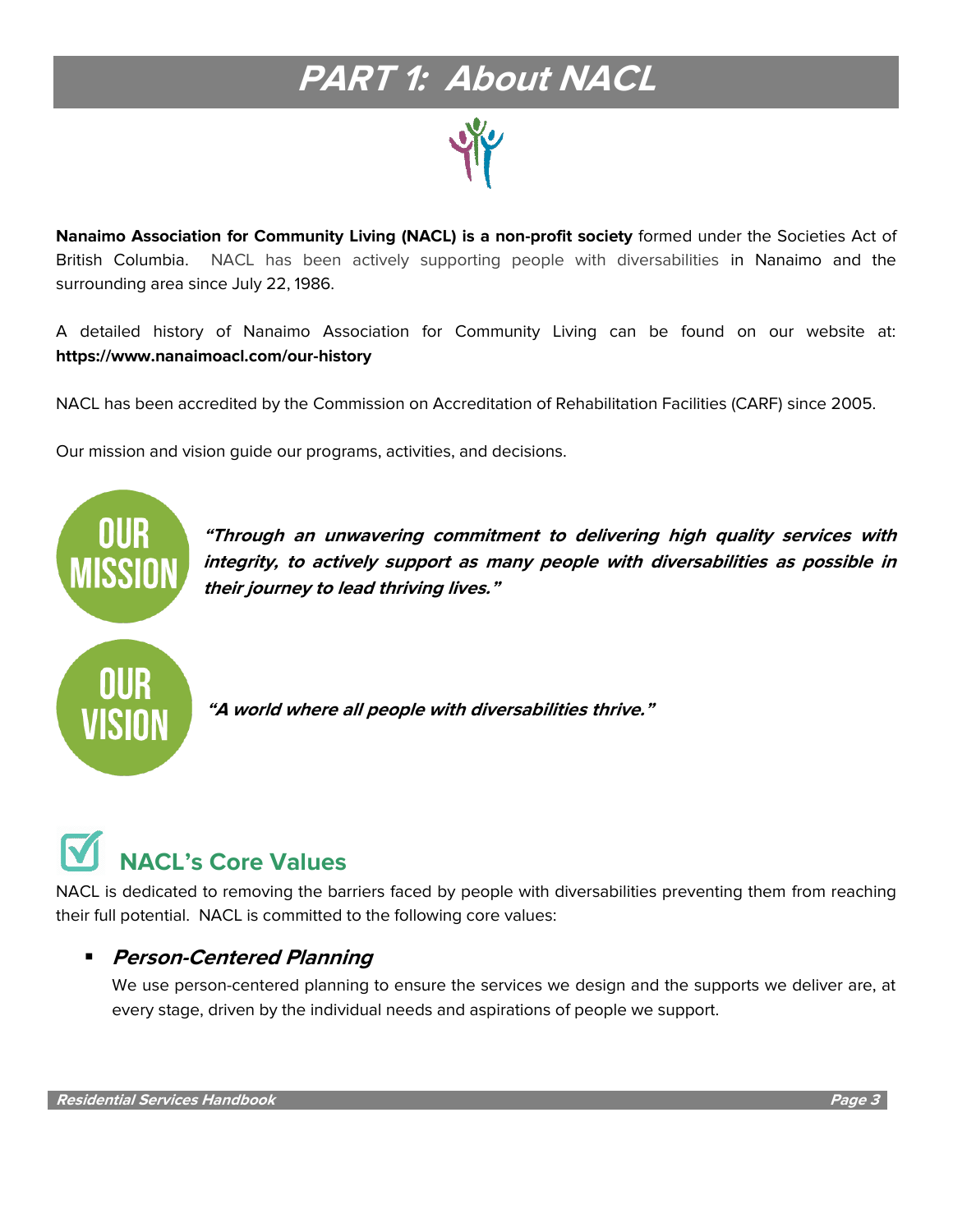#### **Equity, Diversity and Inclusion**

Through active support and inclusive engagements, NACL is keen to build strong and lasting relationships with all people with diversabilities. We recognize that developing meaningful connections with individuals of varying ages, cultures, races, ethnicities and genders requires authentic conversation, active listening and a dedication to self-education.

#### ▪ **Respect**

In all our interactions, we treat people with respect and kindness.

#### **Safety**

In all our work, we prioritize the safety and security of the people we support, their families and our NACL staff members.

#### **Sustainability**

We are unwavering in our commitment to sustainable practices that benefit local communities, the environment and future generations.

#### **A Socially Entrepreneurial Ethos**

We are innovative. We try new things. We approach our work with an entrepreneurial spirit that ensures we best serve the people and families we support.

#### ▪ **Accessible Communication**

Great communication is accessible communication. We are designing our communications efforts to be inclusive and accessible to all people.

## **Statement of Diversity**

Nanaimo Association for Community Living (NACL) acknowledges and respects the value of a diverse community. NACL recognizes that the scope of diversity includes gender, race/ethnicity, family status, age, mental/physical abilities, sexual orientation, religious beliefs, socio-economic status, and occupational focus.

NACL will maintain an environment that is supportive of these elements. We will promote inclusion within our organization and the communities we support.

We commit to:

- Services that respect people and their cultural differences;
- Promoting cultural awareness and understanding within the Association and community;
- **Endeavoring to reflect the diversity of our community through our Board of Directors, staff, and** volunteers; and
- Not tolerating discrimination of any kind.

**Residential Services Handbook Page 4**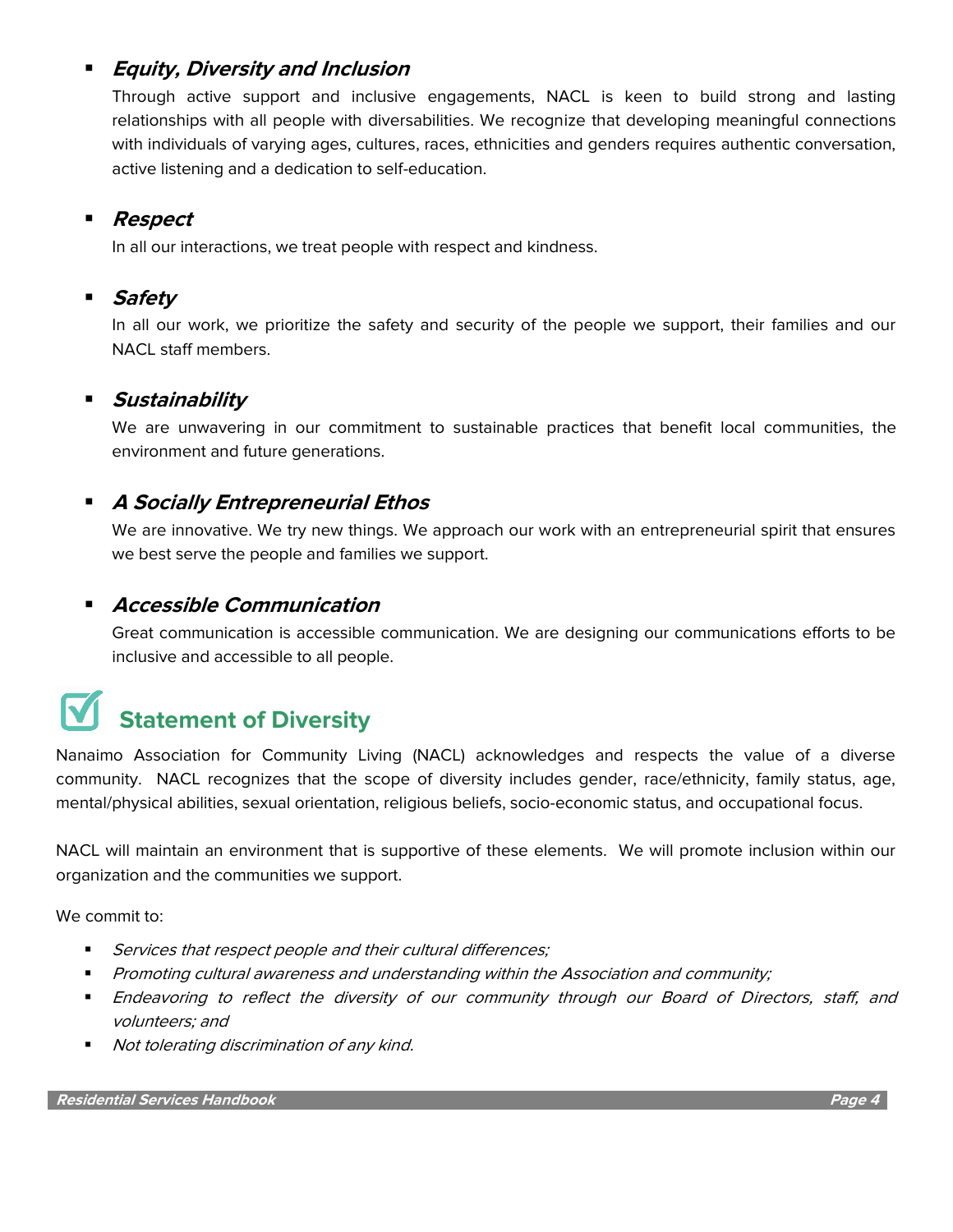## **OUR SERVICES**

Nanaimo Association for Community Living (NACL) provides services for people with diversabilities. Services are targeted to youth age six (6) and up, and adults who are 19 years or older;

- We support approximately 215 people;
- NACL employs approximately 180 staff and contracts with over 90 home share providers.

#### **NACL's Current Programs**

- **Community Inclusion** (Monday to Friday 8:30 a.m. to 3:00 p.m., and Saturday 10:00 a.m. to 2:30 p.m.) ✓ Actions Day Program
- **Residential Services** (provided 24/7)
	-
	-
	- ✓ Jingle Pot Carriage House ✓ Sherwood Home
	-
	-
	- ✓ Nottingham Home ✓ Uplands Outreach
	- ✓ Caspers Way Home ✓ Portsmouth Road Home
	- ✓ Jingle Pot Home ✓ Prideaux Outreach
		-
	- ✓ Kennedy Home ✓ Turner Connection Home
	- ✓ Maxey Road Home ✓ Westwood Lake Home
		-
- **Home Share** (a program where a person is matched with contractors to live with)
- **NACL Employment Services** (a program that helps people find jobs)
- **Snoezelen Room** (a multi-sensory room, booked by appointment ask for details if you're interested)

Referrals for these services, except for the Snoezelen Room and Child and Youth Residential, are accepted through Community Living British Columbia (CLBC). Child and Youth Residential Services are referred by the Ministry of Children and Family Development (MCFD). Waitlists for services are maintained by either CLBC or MCFD, as applicable.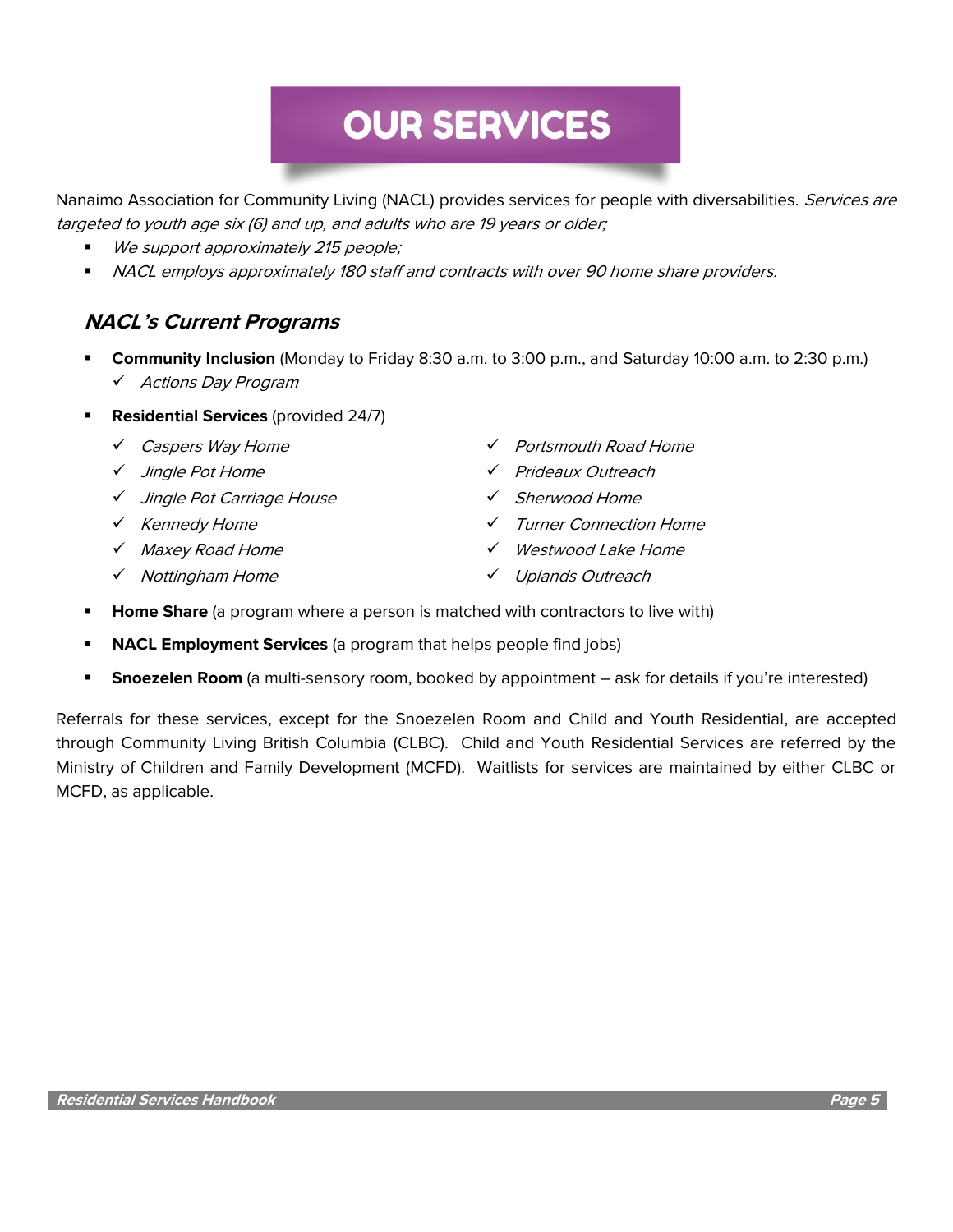

As a registered non-profit society, NACL's membership is open to everyone by donation (except employees). NACL holds an Annual General Meeting once a year to elect a Board of Directors, talk about the past year and conduct future planning.

The Board of Directors establishes the vision, mission, core values, principles, and Code of Ethics to guide the employees, Home Share Providers, and contractors who support the people we serve. They also set the policies NACL uses to manage the organization.

The Board hires and oversees an Executive Director, who is responsible for implementing these policies and overseeing NACL employees and Home Share Providers, as well as making day-to-day decisions about NACL operations.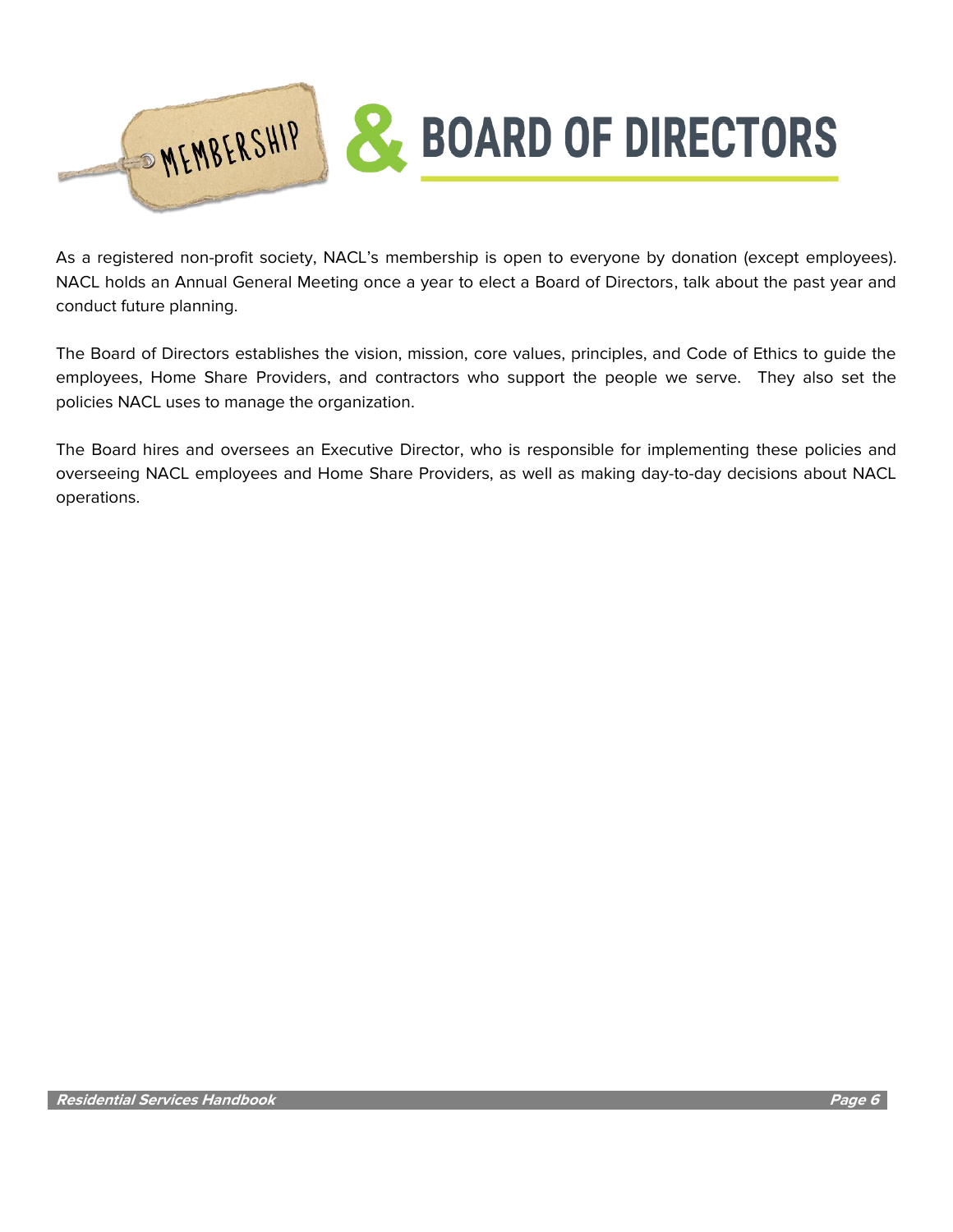## **PART 2: General Information for the People and Families/Caregivers we support**

### **Individual Rights**

Nanaimo Association for Community Living recognizes that the people we support have certain rights and responsibilities, and we strive to provide you with information about those.

The people we support have the right to be free from:

- 1. Abuse;
- 2. Financial or other exploitation;
- 3. Retaliation;
- 4. Humiliation; and
- 5. Neglect.

The People we support also have the right of:

#### ▪ **Equality and non-discrimination.**

People with diversabilities have an equal and effective legal protection against discrimination on all grounds.

#### ▪ **Accessibility.**

People with diversabilities have access to buildings and homes, to transportation, to information and communications technology, and to other facilities and services so they can participate fully in all aspects of life.

#### ▪ **Freedom of expression and opinion, and access to information.**

People with diversabilities can exercise the right to freedom of expression and opinion, including the freedom to seek, receive, and impart information and ideas on an equal basis with others and through all forms of communication of their choice. Further, children/youth in care can be consulted and express their views, according to their abilities, about significant decisions affecting them. They have the right to be informed about and to be assisted in contacting the representative under the Representative for Children and Youth Act or the Ombudsperson.

#### **Liberty and security of the person.**

People with disabilities should:

- ✓ Enjoy an equal right to liberty and security of person; and
- ✓ Not be deprived of their liberty unlawfully or arbitrarily.

#### **Respect for privacy.**

People with diversabilities, regardless of place of residence or living arrangements, shall not be subjected to arbitrary or unlawful interference with his or her privacy. Further, children/youth in care have the right to privacy during discussions with members of their families, subject to any court order made after the court has had an opportunity to consider the questions of access to the child/youth and during discussions with a lawyer.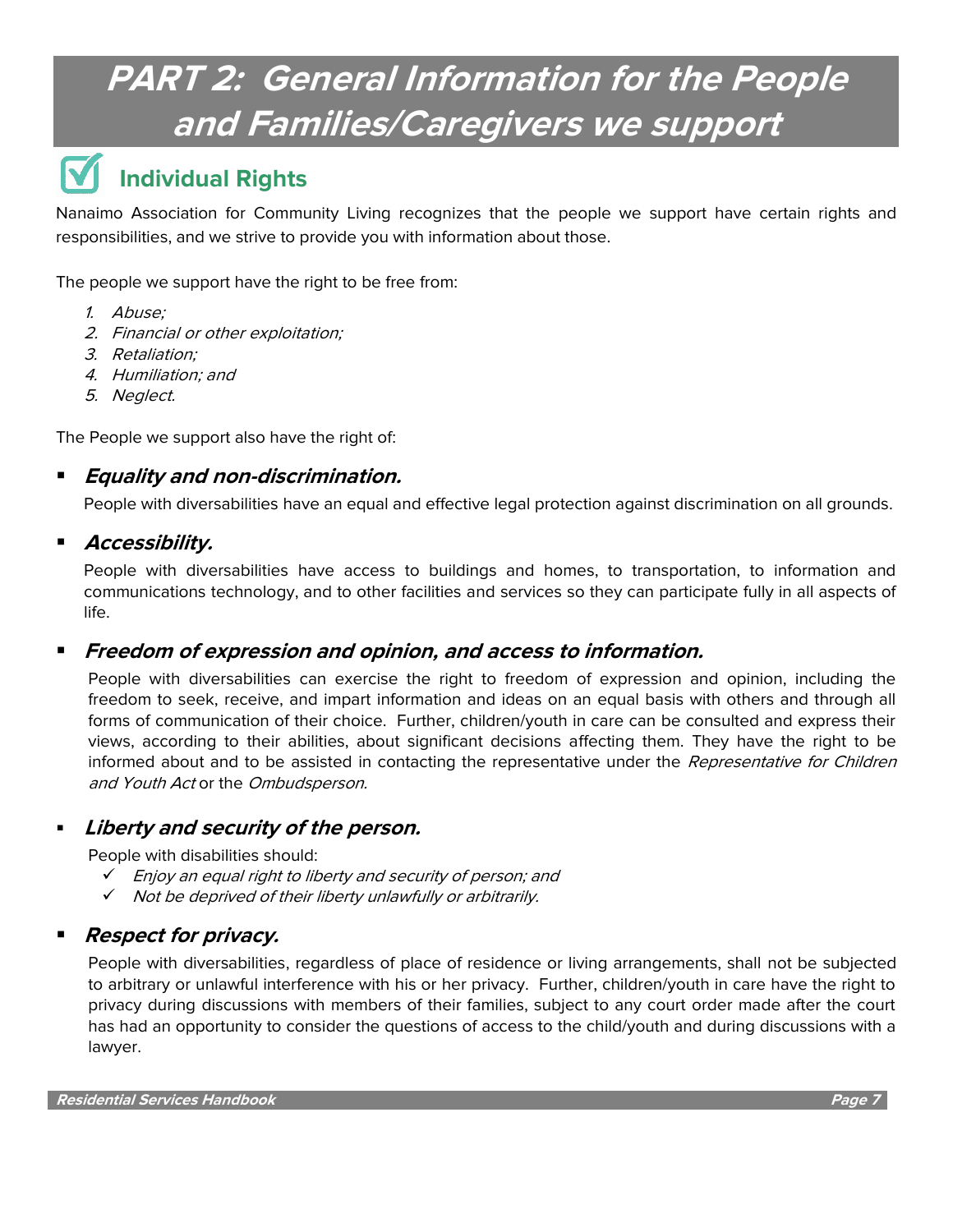#### ▪ **Health.**

People with diversabilities have the right to enjoy the highest standard of health without discrimination.

#### ▪ **Education.**

People with diversabilities can access general tertiary education, vocational training, adult education, and lifelong learning without discrimination and on an equal basis with others.

#### ▪ **Work and employment.**

People with diversabilities have the right to work on an equal basis with others.

#### ▪ **Protection and safety in situations of risk and humanitarian emergencies.**

Protection and safety of people with diversabilities will be preserved in situations of risk and humanitarian emergency.

#### ▪ **Freedom from torture or cruel, inhuman, or degrading treatment or punishment.**

No-one shall be subjected to torture or to cruel, inhuman, or degrading treatment or punishment. No-one shall be subjected without his or her free consent to medical or scientific experimentation.

#### ▪ **Freedom from exploitation, violence, and abuse.**

All appropriate legislative, administrative, social, educational, and other measures need to be taken to protect people with diversabilities from all forms of exploitation (including financial), violence, and abuse, including their gender-based aspects.

#### ▪ **Living independently and being included in the community.**

People with diversabilities have the same right as everyone else to live where and with whom they want.

#### ▪ **Adequate standard of living and social protection.**

The right of people with diversabilties to have an adequate standard of living for themselves and their families. Further, children/youth in care have the right to be fed, clothed, and nurtured according to the community standards, and to be given the same quality of care as other children.

#### ▪ **Participation in cultural life, recreation, leisure, and sport.**

People with diversabilities have access to services from those involved in the organization of recreational, tourism, leisure, and sporting activities. Further, children/youth in care have the right to participate in and receive the religious instruction of their choice, and to receive guidance and encouragement to maintain their cultural heritage. In addition, Indigenous children have the right to receive guidance, encouragement, and support to learn about and practice their Indigenous traditions, customs, language, and belong to their Indigenous communities.

NACL therefore ensures the following for the people and families/caregivers we support:

- The information to make informed choices:
- Involvement in planning services and activities;
- Support to explore other options when someone changes their mind or makes a mistake;
- **■** Involvement in exploring risks and developing plans to minimize those risks;
- Education regarding rights and responsibilities; and
- An annual review of those rights and responsibilities.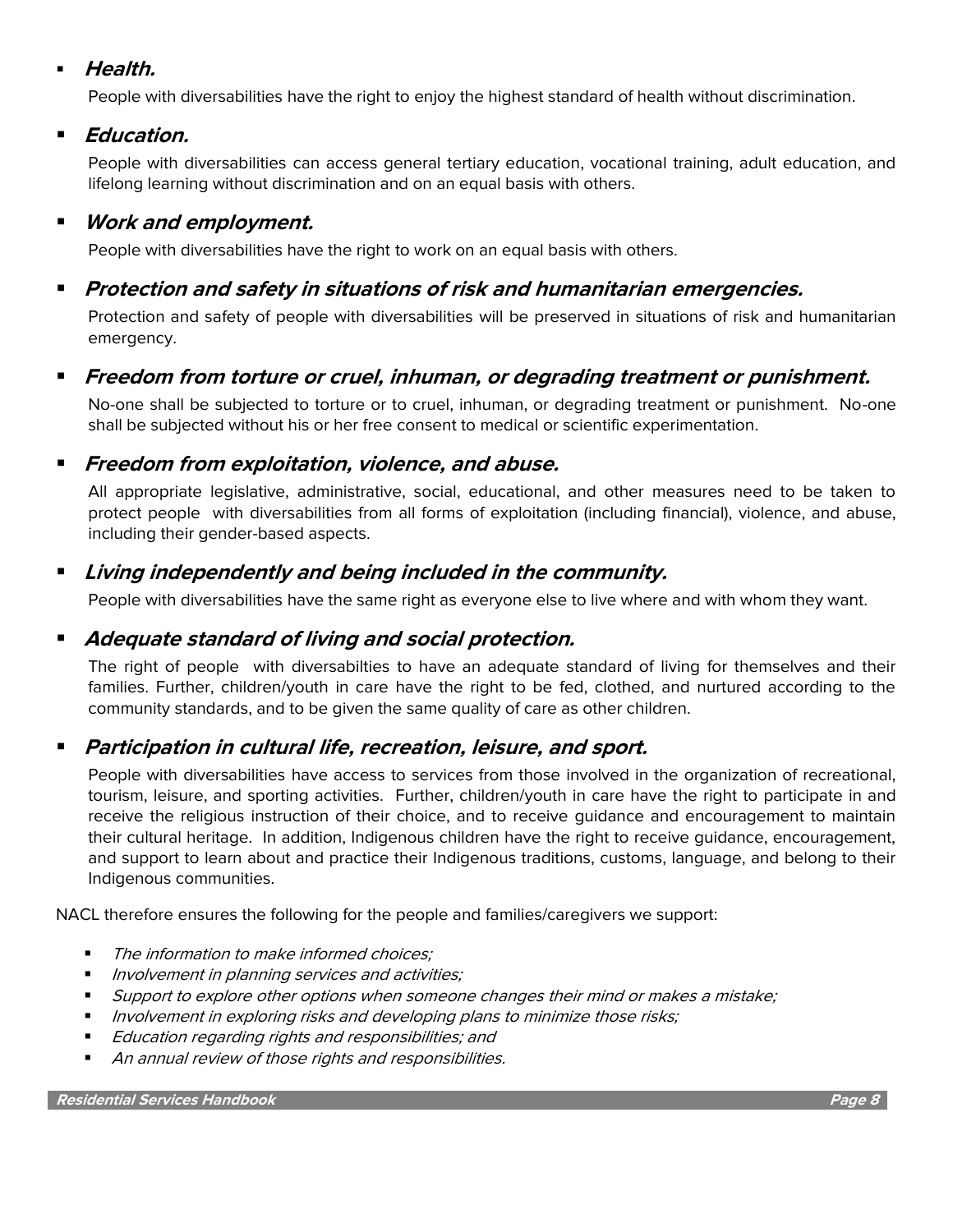

When you're referred and accepted to a NACL service, we ask for basic information. However, when we begin the process of person-centered planning with you we ask for more detailed information to understand your strengths and needs, so we can provide the best possible services.



At NACL, we work with people on what is called a Person Centered Plan (PCP for short). This is a comprehensive document that ensures services and supports reflect your needs, preferences, and dreams. Each individual will be able to fully participate in the planning process. NACL also encourages family members and support network to participate.

The plan covers many different areas of one's life. It is important that the information you provide us is accurate and up-to-date, so we can adjust our services to meet changing needs.

We keep a copy of your plan on file, and will provide plan copies to others involved in developing your plan, with your consent.

Once you leave the program, we archive your file – but it is still available any time you want to look at it. Our commitment is to always keep the information secure and confidential, even after you leave the program.



### **Confidentiality**

NACL upholds the rights of all people we support and their families/caregivers to privacy and confidentiality. To ensure you have the right to have information about you treated in confidence:

- You, your family members, guardians, committees, or representatives will participate in intake meetings and be fully informed of your privacy rights and access to personal records, including:
	- ✓ The use of **Form SD003-P (Authorization and Waiver of Confidentiality)**;
	- $\checkmark$  The use of release forms for obtaining third party information;
	- $\checkmark$  The process for accessing their personal records; and
	- $\checkmark$  Complaint procedures regarding privacy concerns.
- Whenever possible, you must provide the information about yourself.
- When shared by employees/Home Share Providers, only information which is deemed essential is to be given.
- Where employees, Home Share Providers, or volunteers provide the information, it is to be done with your consent, utilizing **Form SD003-P (Authorization and Waiver of Confidentiality)** unless due to health or impairment, you are unable to do so.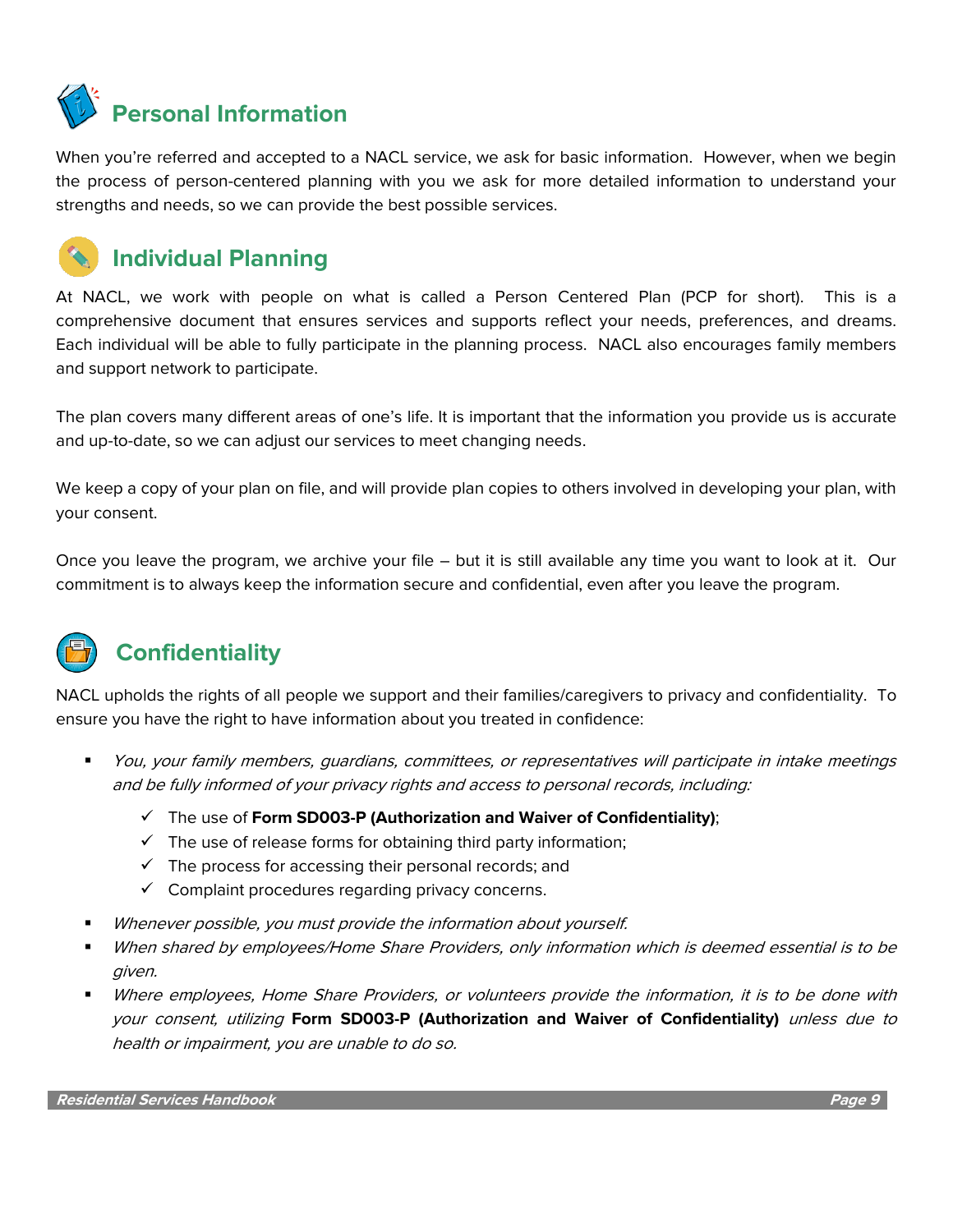All records, files, and notes pertaining to the people we support are the property of NACL, and are subject to its control. Furthermore, all records (electronic and paper) are securely stored, and retained and/or disposed of in accordance with applicable laws.

If you have any concerns, speak to any NACL staff or the Program Supervisor.

### **Problem Solving**

Person Centered Planning at NACL ensures a proactive approach in preventing and dealing with concerns or problems. Throughout the planning process we communicate directly with the people we support, their families/caregivers, staff, and home share providers. Any concerns are resolved with everyone involved.

### **Complaint Procedure**

Persons served or their family members have the right to be heard. You should not wait to tell us if you or they are having a problem or have a complaint. It's your responsibility to tell us about it as soon as possible, and we will help in any way we can to solve the problem.

#### **NOTE: There will be no retaliation or barrier to service if a person NACL supports has a complaint.**

NACL encourages everyone to try to resolve a conflict in the following ways:

- First, you or your family members/caregivers should try to talk to the Program Supervisor, contractor (if applicable), or a staff member you trust.
- If possible, use our special form **(SD015-P – Complaint Resolution Form)** to write out the complaint. If you can't write it, you can come to the front desk at NACL's Administration Office, and we'll make sure to find someone who can help.
- NACL will discuss the complaint with everyone involved within three (3) days (72 hours).
- Within 14 days of the complaint being filed, the staff heading the investigation will prepare a report about the incident, including the actions taken to resolve the complaint, and we'll book a meeting with the person submitting the complaint to talk about it.
- If you don't like the results you can tell us why, we'll look at it again, and we'll meet with you to discuss any possible changes to the decision about the complaint.
- If you still aren't happy with the results, the Executive Director and/or the Board of Directors will give a decision in writing and meet with you within 14 days to discuss that decision.
- The Board of Directors is the highest level for complaint resolution at NACL.
- If you are still not satisfied with the Board of Directors' decision (if it goes to them), you or your family member/caregiver can contact Community Living BC (CLBC) or the Ministry of Children and Family Development (MCFD) – whichever one applies to you. We will give the contact information needed.
- If you are not satisfied with CLBC's decision, you or your family member/caregiver can contact the BC Government's Advocate for Service Quality. We will give the contact information needed.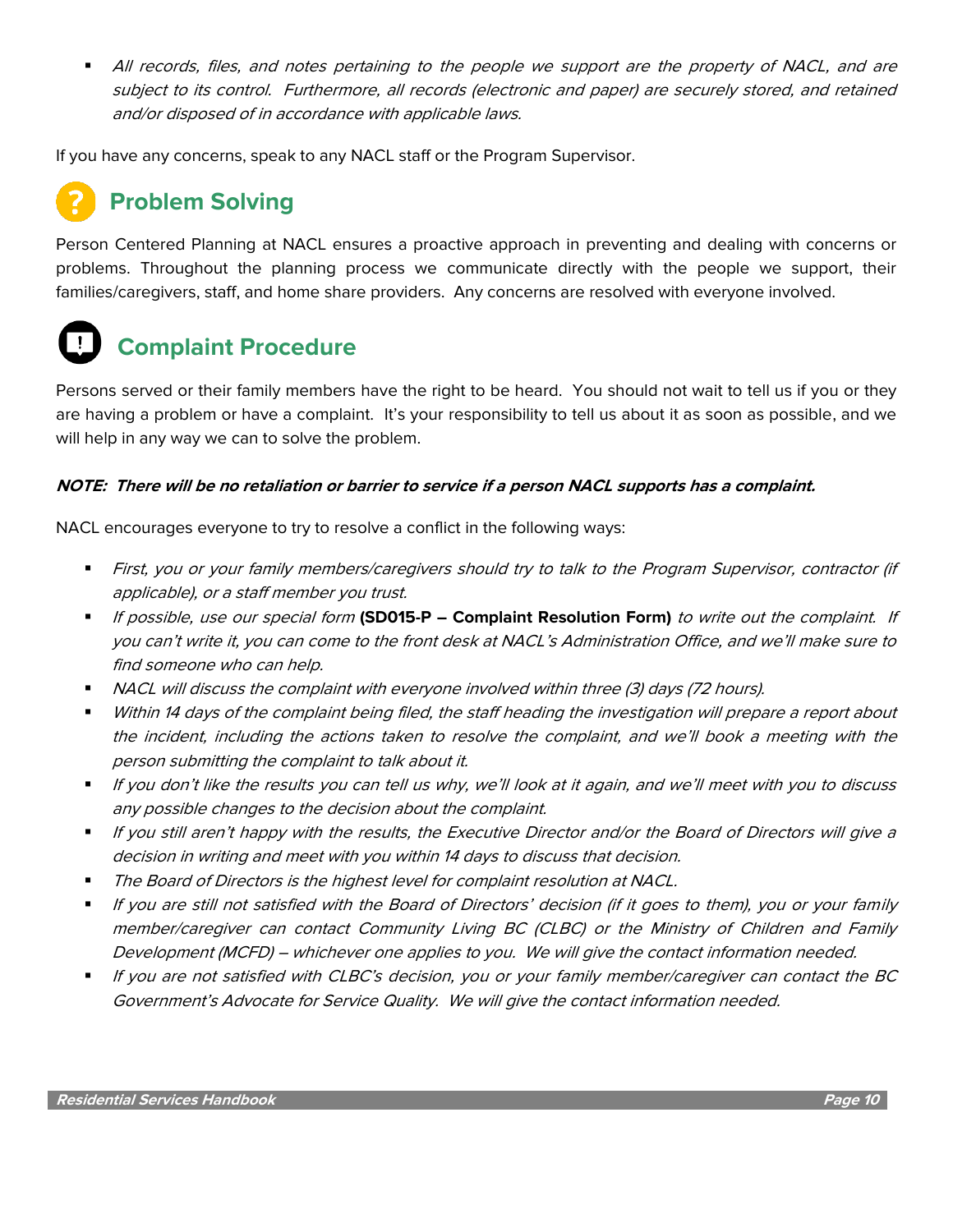

Nanaimo Association for Community Living (NACL) is committed to promoting health and safety agency-wide. NACL ensures all people we support receive the highest quality of care based on individual health and safety needs. NACL is also committed to a healthy and safe work environment for all employees and Home Share Providers.

In its effort to maintain this environment, NACL will:

- Actively promote health and safety in the organization;
- Ensure the health and safety needs of all people NACL supports are addressed in Person Centered Plans;
- Endeavour to maintain safe working conditions;
- Develop safe service delivery and work procedures, providing the necessary training to staff or Home Share Provider/caregivers to successfully meet the health and safety needs of people NACL supports; and
- Enforce compliance with safety procedures, directives, and relevant legislation by all employees/Home Share Providers, including:
	- $\checkmark$  Federal and provincial legislation;
	- ✓ WorkSafeBC regulations;
	- ✓ Community Living BC (CLBC)/Ministry of Children and Family Development (MCFD) standards of care;
	- ✓ The Commission on Accreditation of Rehabilitation Facilities (CARF) health and safety standards; and/or
	- ✓ The Collective Agreement (wherever NACL staff is involved).



#### **Emergency Procedures**

Each program and building has emergency procedures for the safety and well-being of people supported by NACL and employees/Home Share Providers in the event of a disaster (i.e. medical emergencies, bomb threat, fire, earthquake, explosion).

Staff have been trained in first aid, and each building is equipped with first aid and earthquake kits.

There is a Safety Manual on site to help staff effectively manage all types of emergency situations, from man-made to natural disasters.

Emergency response drills are practiced regularly, including monthly fire drills, with the participation of staff and people NACL supports.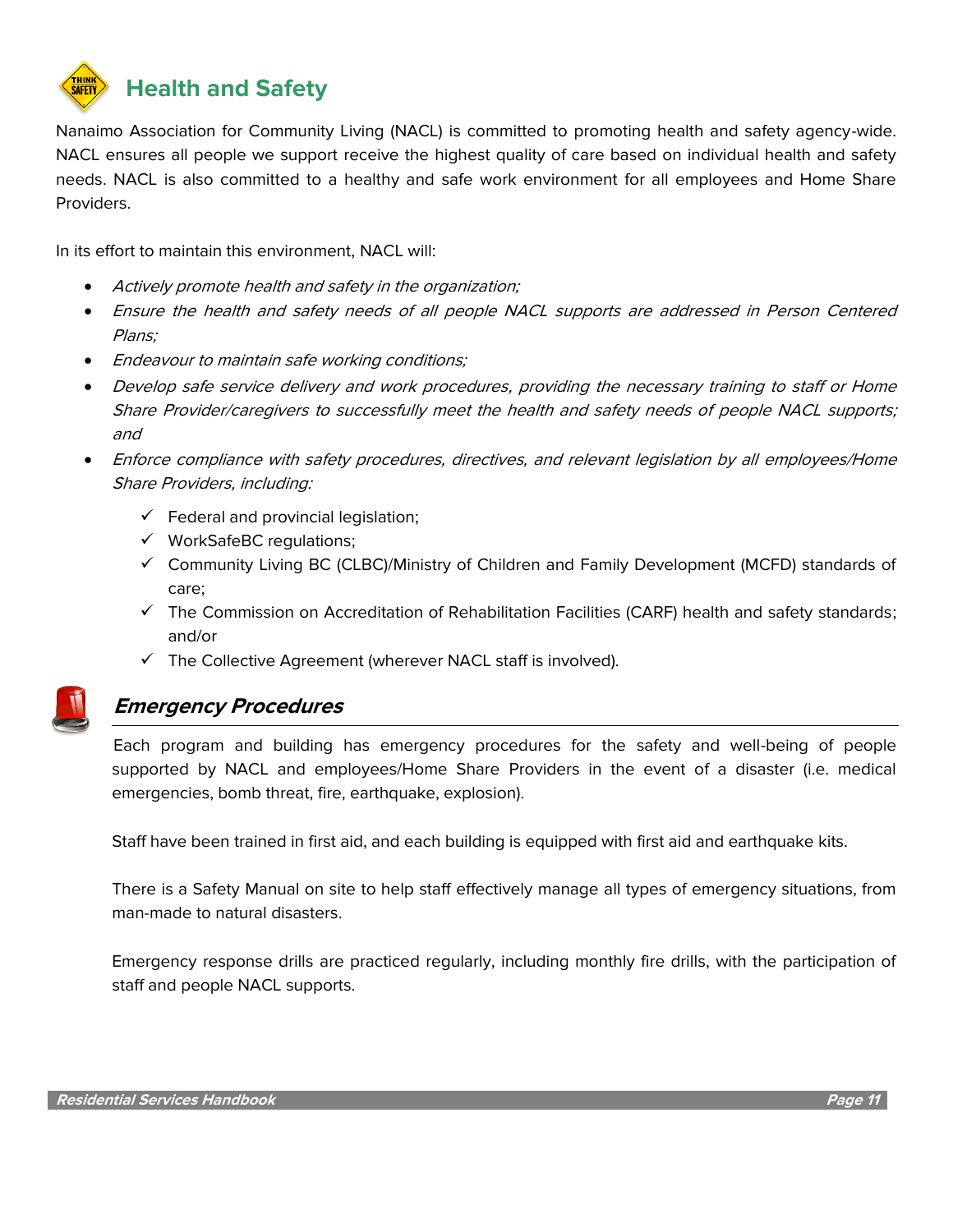## **Abuse/Harassment Prevention**

NACL strongly recognizes people with diversabilities shall not be subjected to abuse or harassment. To ensure this, appropriate personnel policies, procedures, and practices have been developed, maintained, and adhered to by NACL employees/Home Share Providers.

NACL staff will not engage in any behavior detrimental to a person (people NACL supports, employees, visitors, etc.) which would be considered harassment or abusive.

Furthermore, NACL is committed to eliminating and/or minimizing the risk of abuse or harassment through the following practices:

#### **Hiring Criteria**

NACL employees working in our programs must have:

- ✓ A criminal record check;
- ✓ A Class 4 Unrestricted driver's license (to drive wheelchair-accessible vans) within three months of hire; and
- ✓ <sup>A</sup> minimum qualification of Community Support Worker or equivalent.

#### **Training**

All NACL employees/Home Share Providers are trained and kept up-to-date on the following:

- ✓ First aid certificate;
- ✓ Supporting Individuals through Valued Attachments (SIVA);
- ✓ Person Centered Thinking (PCT)/Person Centered Planning (PCP); and
- ✓ Ongoing in-service training specific to people's individual needs.

#### **Standards/Regulatory Compliance**

NACL must remain in compliance with the various standards and regulations of providing community social services, including:

- ✓ Community Living BC (CLBC)/Ministry of Children and Family Development (MCFD) standards of care;
- ✓ The Commission on Accreditation of Rehabilitation Facilities (CARF); and
- ✓ Community Care Licensing.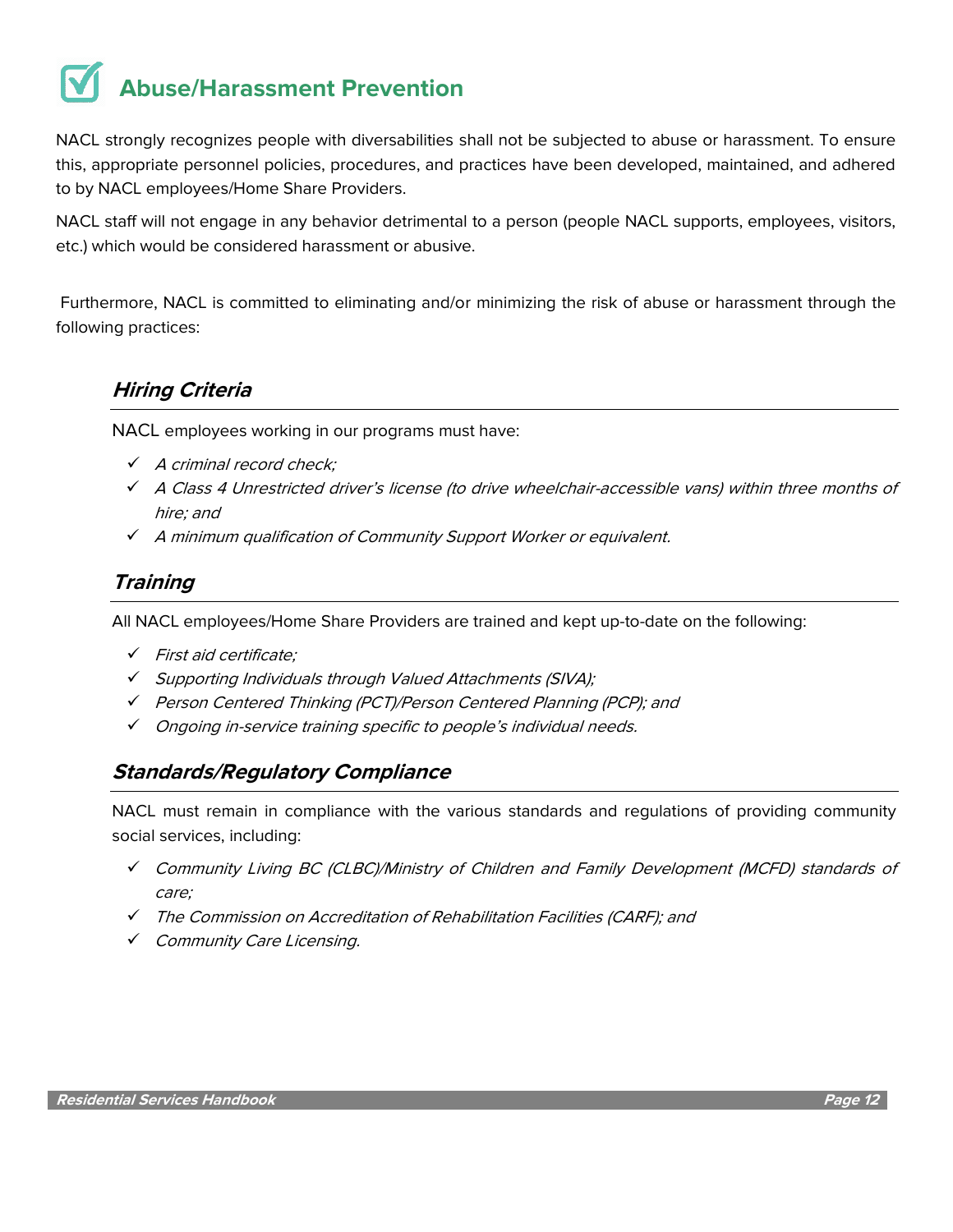#### **Who Abuses People with Diversabilities?**

Abuse can happen to anyone – however, people with diversabilities may be more at risk of being abused than others. People with diversabilities are most often abused by people they know. This can be anyone with whom they have some contact, as a patient or client. People with diversabilities can also be harassed by another person NACL supports, or anywhere outside in the community such as restaurants, markets, hospitals, sports facilities, etc.

#### **Identifying Abuse/Harassment**

The following chart will help you determine whether you are being abused or not.

| <b>RELATIONSHIP FACTORS</b>                                                                                                             | <b>HEALTHY RELATIONSHIP</b>                                                                                                                                                  | <b>UNHEALTHY RELATIONSHIP</b>                                                                                                                                   | <b>ABUSIVE RELATIONSHIP</b>                                                                                                                                                                        |
|-----------------------------------------------------------------------------------------------------------------------------------------|------------------------------------------------------------------------------------------------------------------------------------------------------------------------------|-----------------------------------------------------------------------------------------------------------------------------------------------------------------|----------------------------------------------------------------------------------------------------------------------------------------------------------------------------------------------------|
| Sharing feelings                                                                                                                        | You feel safe and strong<br>enough to tell the<br>caregiver how you really<br>feel.                                                                                          | You feel awkward telling<br>the caregiver how you<br>really feel.                                                                                               | You are afraid to tell the<br>caregiver how you really<br>feel because you fear<br>being put down or<br>threatened.                                                                                |
| Disagreements                                                                                                                           | You can have<br>disagreements and still<br>talk respectfully to each<br>other. You resolve your<br>disagreements.                                                            | Your disagreements<br>often turn into fights.                                                                                                                   | You are afraid to<br>disagree because you<br>do not want to the<br>caregiver to get angry<br>and violent. The<br>disagreement is an<br>excuse for abuse.                                           |
| Dealing with changes in<br>circumstances (for<br>example, if your condition<br>changes or if there is<br>something new in your<br>life) | As circumstances change,<br>you and the caregiver talk<br>about the changes and<br>agree on any changes<br>that may be needed with<br>your care.                             | The caregiver does not<br>want to talk about how<br>things are changing, or is<br>slow to change when<br>your circumstances<br>change.                          | The caregiver refuses to<br>adapt to changes, even if<br>the care is no longer<br>appropriate. Or, the<br>caregiver makes<br>changes without<br>consulting or telling you<br>in advance.           |
| Medication and adaptive<br>devices<br>(for example, canes,<br>hearing aids, or other<br>equipment to help with a<br>disability)         | You and the caregiver<br>understand and follow<br>your medication<br>requirements. Your<br>assistive aids are in good<br>repair, and available to<br>you when you need them. | Sometimes medications<br>are missed or late.<br>Sometimes adaptive<br>devices are not kept in<br>good condition, or are<br>not available to you when<br>needed. | The caregiver uses<br>medication to try to<br>control you, or the<br>caregiver steals your<br>medication. The<br>caregiver threatens to<br>deprive you of your<br>medication or assistive<br>aids. |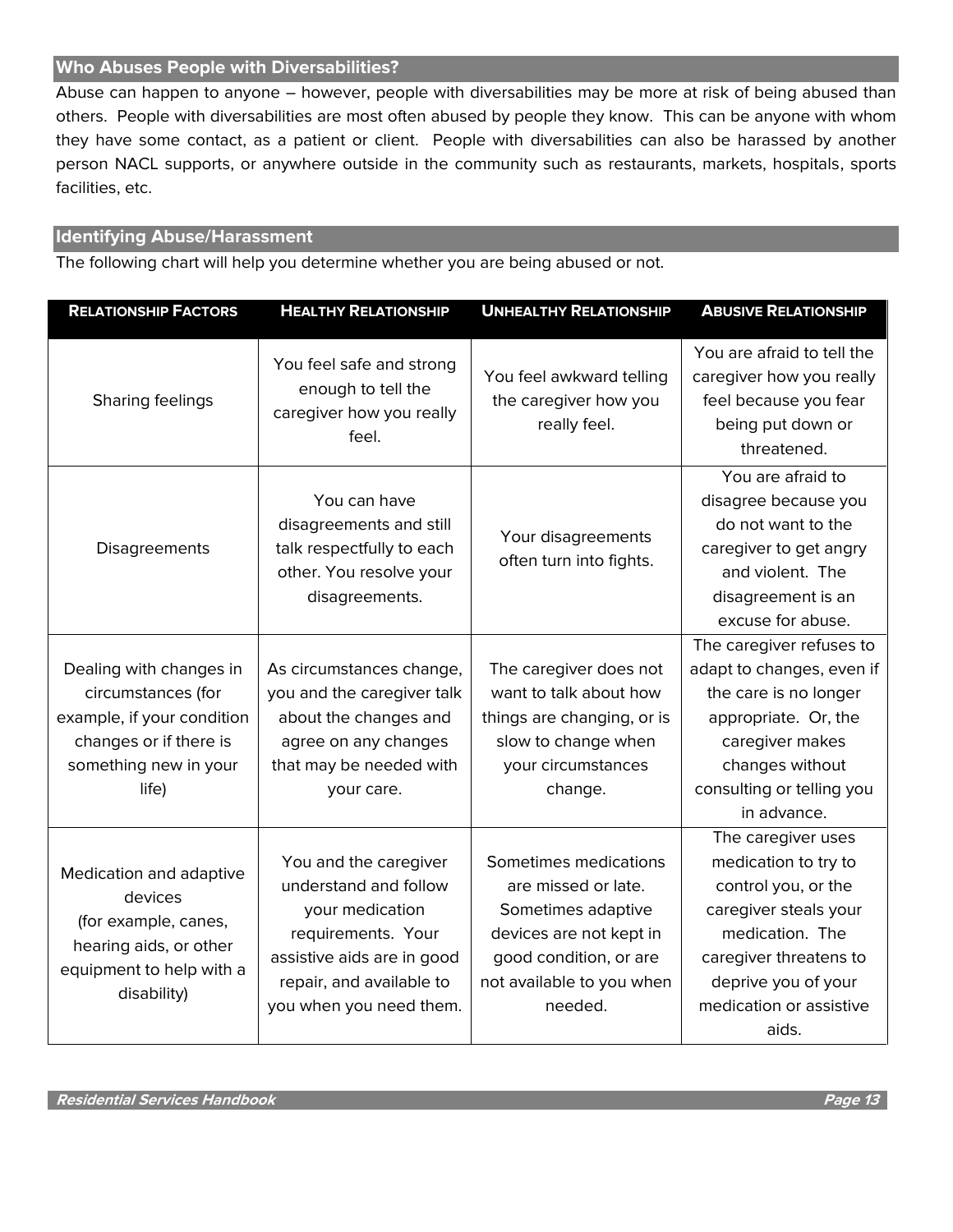| <b>RELATIONSHIP FACTORS</b> | <b>HEALTHY RELATIONSHIP</b> | <b>UNHEALTHY RELATIONSHIP</b> | <b>ABUSIVE RELATIONSHIP</b> |
|-----------------------------|-----------------------------|-------------------------------|-----------------------------|
|                             |                             |                               |                             |
|                             |                             |                               | The caregiver hurts you     |
|                             |                             | There have been a few         | and does not stop even      |
|                             | You and your caregiver      | incidents of putdowns,        | if you say it is hurting.   |
| Verbal abuse and            | do not say mean things to   | and mean or controlling       | The caregiver has           |
| violence                    | each other. There is no     | behavior in your              | injured you. The            |
|                             | physical violence.          | relationship. There is no     | physical or sexual abuse    |
|                             |                             | pattern of violence.          | and/or intimidation are     |
|                             |                             |                               | increasing.                 |
|                             |                             |                               |                             |

**SOURCE: humanservices.alberta.ca, 2018**

If you suspect that someone (including you) may have been abused or neglected, you must follow these steps:

- Watch for the signs of abuse listed above.
- Tell someone about what is happening.
	- $\checkmark$  If the person you tell does not seem to take you seriously, tell someone else, and keep telling people until you find a person who is helpful. The more people that know about the abuse, the more likely it is that someone will be able to help stop it.
- Protect yourself from:
	- ✓ **MEDICATION ABUSE:** In this case, notify the Program Supervisor, and get medical attention if needed.
	- ✓ **SOMEONE HURTING OR SCARING YOU:** If you are in immediate danger, phone 911.

#### **If a Person NACL Supports Has Been Abused…**

NACL will:

- Ensure the person's immediate safety and well-being;
- Call the police if the person's safety is at immediate risk;
- Complete a Critical Incident Report and contact CL-BC within 24 hours;
- Explain the options available to the person; and
- Cooperate fully with any investigation by the police and/or CL-BC, the Office of the Public Trustee, or the Regional Health Authority.



NACL supports the rights of people with diversabilities and their families through three kinds of advocacy:

#### **1. Personal Advocacy**

We advocate on behalf of people with diversabilities and their families/caregivers to ensure they receive support.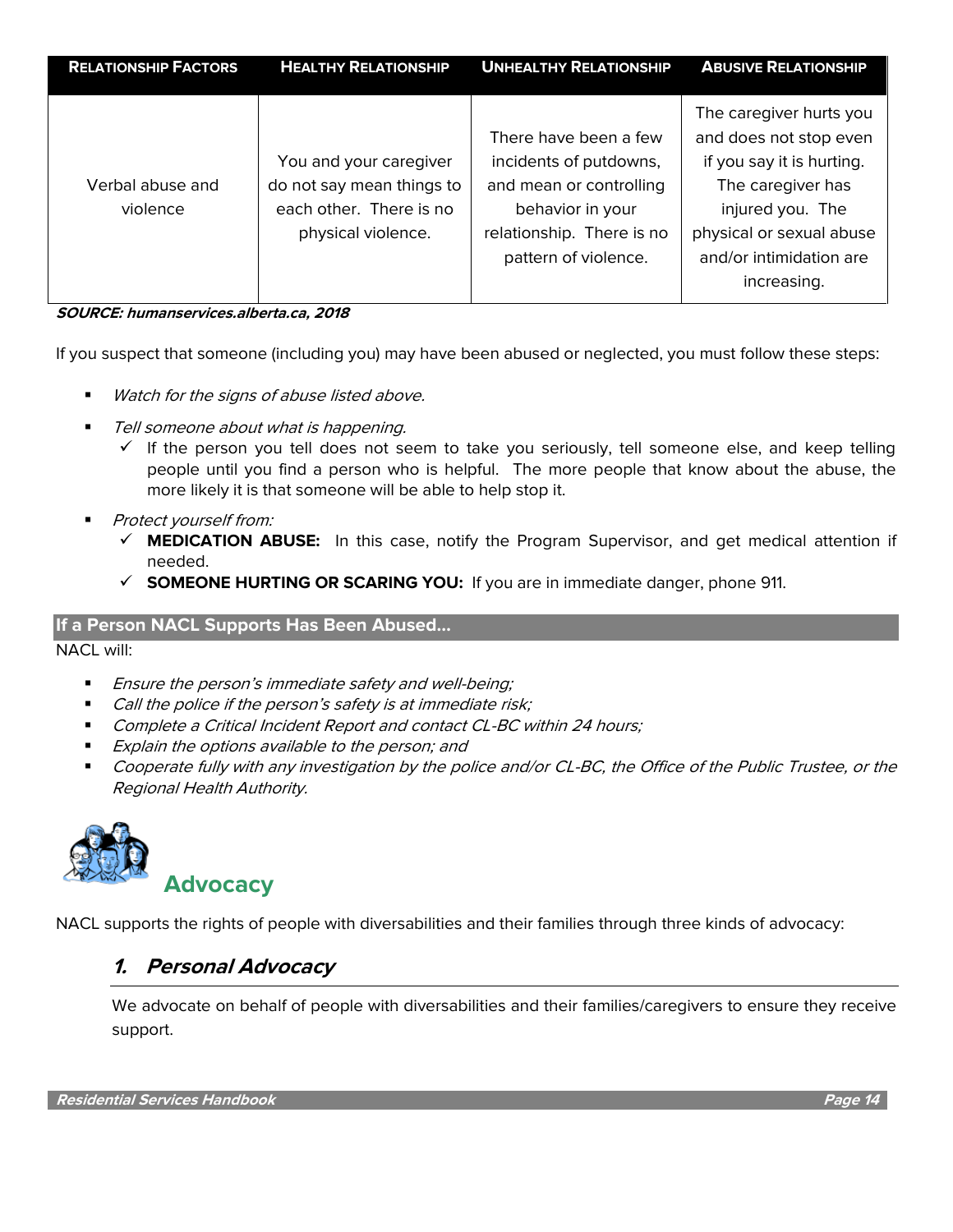#### **2. Self-Advocacy**

We support people with diversabilities and their families to enhance their own advocacy skills so they can advocate for themselves.

#### **3. Systems Advocacy**

We advocate for support and change within the systems that affect people with diversabilities.

#### **ADVOCACY RESOURCES FOR PEOPLE NACL SUPPORTS**

|                | <b>Community Living BC</b>                         |                                                                                                                       |  |  |  |
|----------------|----------------------------------------------------|-----------------------------------------------------------------------------------------------------------------------|--|--|--|
|                | <b>PHONE:</b>                                      | 1-877-660-2522                                                                                                        |  |  |  |
|                | <b>WEBSITE:</b>                                    | www.communitylivingbc.ca                                                                                              |  |  |  |
|                | E-MAIL:                                            | CLBCInfo@gov.bc.ca                                                                                                    |  |  |  |
|                | <b>VISIT:</b>                                      | 7 <sup>th</sup> Floor - Airport Square                                                                                |  |  |  |
|                |                                                    | 1200 West 73rd Avenue, Vancouver, BC V6P 6G5                                                                          |  |  |  |
| $\blacksquare$ | <b>Inclusion BC</b>                                |                                                                                                                       |  |  |  |
|                |                                                    | <b>CONTACT:</b> Tina Dam, Community Inclusion Advocate                                                                |  |  |  |
|                | E-MAIL:                                            | advocacy@inclusionbc.org                                                                                              |  |  |  |
|                | <b>WEBSITE:</b>                                    | www.inclusionbc.org                                                                                                   |  |  |  |
|                | <b>PHONE:</b>                                      | 1-844-488-4321                                                                                                        |  |  |  |
| $\blacksquare$ | <b>BC Self-Advocacy Organizations</b>              |                                                                                                                       |  |  |  |
|                |                                                    | ✓ Supporting Advocates in Leadership (SAL)                                                                            |  |  |  |
|                |                                                    | <b>CONTACT:</b> Eve Reinarz                                                                                           |  |  |  |
|                | E-MAIL:                                            | info@salnanaimo.ca                                                                                                    |  |  |  |
|                | <b>PHONE:</b>                                      | (250) 753-1907                                                                                                        |  |  |  |
|                | <b>VISIT:</b>                                      | 271 Pine Street, Nanaimo, BC V9R 2B7                                                                                  |  |  |  |
| П              | <b>Representative for Children and Youth (RCY)</b> |                                                                                                                       |  |  |  |
|                | <b>PHONE:</b>                                      | 310-1234 (24-Hour Helpline - no area code is required)                                                                |  |  |  |
|                |                                                    | To connect with one of the RCY's advocates, call (toll-free): 1-800-476-3933                                          |  |  |  |
|                | <b>WEBSITE:</b>                                    | www.rcybc.ca                                                                                                          |  |  |  |
|                | <b>VISIT:</b>                                      | Suite 400 - 1019 Wharf Street, Victoria, BC V8W 2Y9                                                                   |  |  |  |
|                | <b>BC Office of the Ombudsperson</b>               |                                                                                                                       |  |  |  |
|                | <b>PURPOSE:</b>                                    | The Office of the Ombudsperson impartially investigates individual complaints about unfair<br>administrative actions. |  |  |  |
|                | <b>PHONE:</b>                                      | 1-800-567-3247                                                                                                        |  |  |  |
|                | <b>WEBSITE:</b>                                    | www.bcombudsperson.ca                                                                                                 |  |  |  |
|                | MAIL:                                              | PO Box 9039, STN PROV GOVT, Victoria, BC V8W 9A5                                                                      |  |  |  |
|                | <b>VISIT:</b>                                      | 2 <sup>nd</sup> Floor - 947 Fort Street, Victoria, BC                                                                 |  |  |  |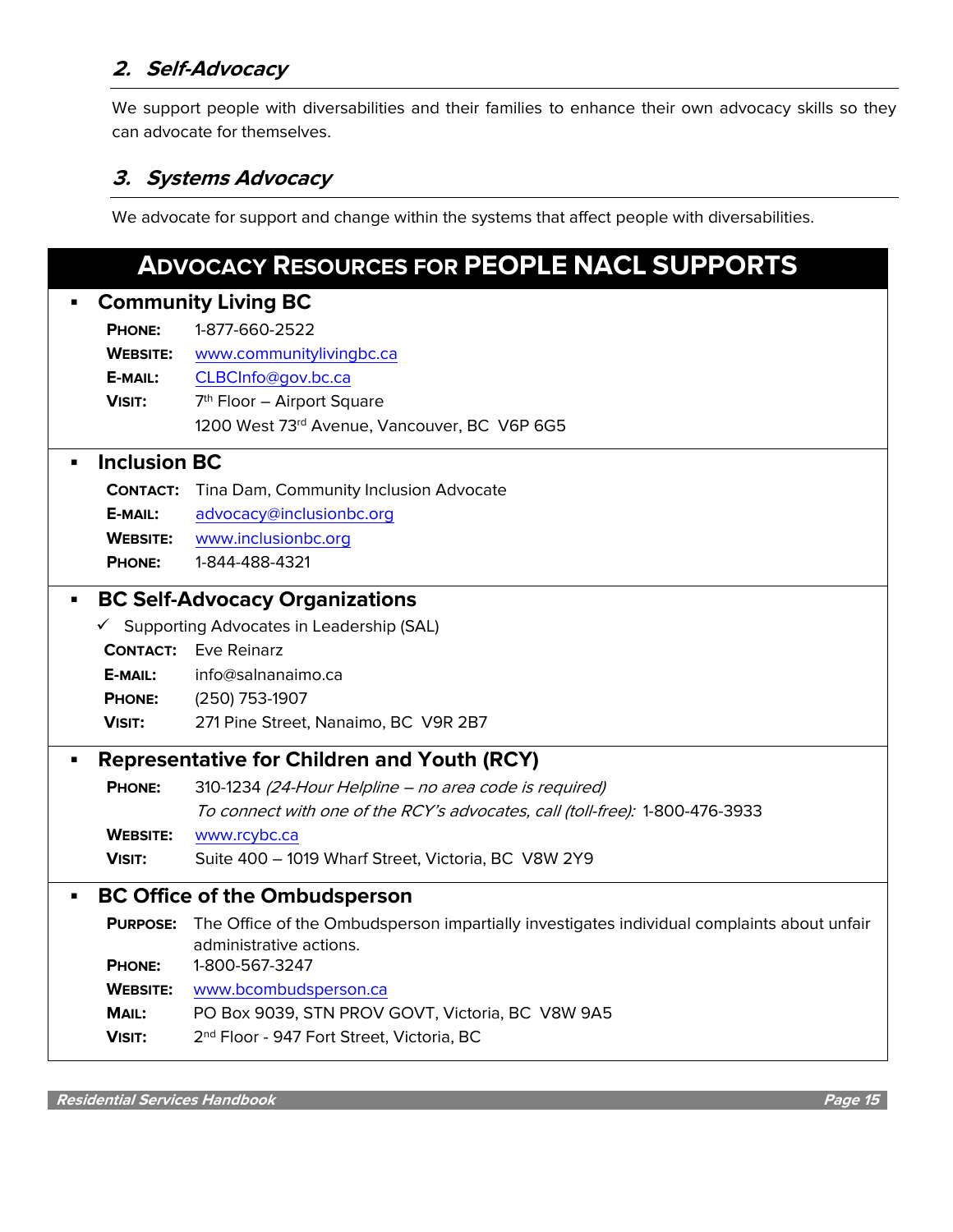## **Quality Assurance**

We at NACL ensure quality services by maintaining conformance to the following standards:

- **■** CARF's Aspire to Excellence, Quality Individualized Services and Supports, and Employment and Community Services standards;
- CLBC's and MCFD's standards of care; and
- **■** Licensed group homes meet the standards of the Community Care Facilities Licensing.

This includes a commitment to continuous quality improvement, which is reported annually in our Performance Review on NACL's website. This report outlines the achievements of the year and the plans for improvement in the coming year.



### **Suggestions and Feedback**

We welcome your suggestions and feedback about the services we provide. You can give this in many ways:

- Tell staff about it.
- Contact the Program Supervisor.
- As part of our overall commitment to improving our services, we ask you to complete a survey once a year about how satisfied you are with the services you or your family member are accessing. There is a different survey for each program, so you may receive more than one.



NACL promotes accessibility and works to remove barriers. If you face a barrier to accessing our services or the community, talk to a NACL staff member.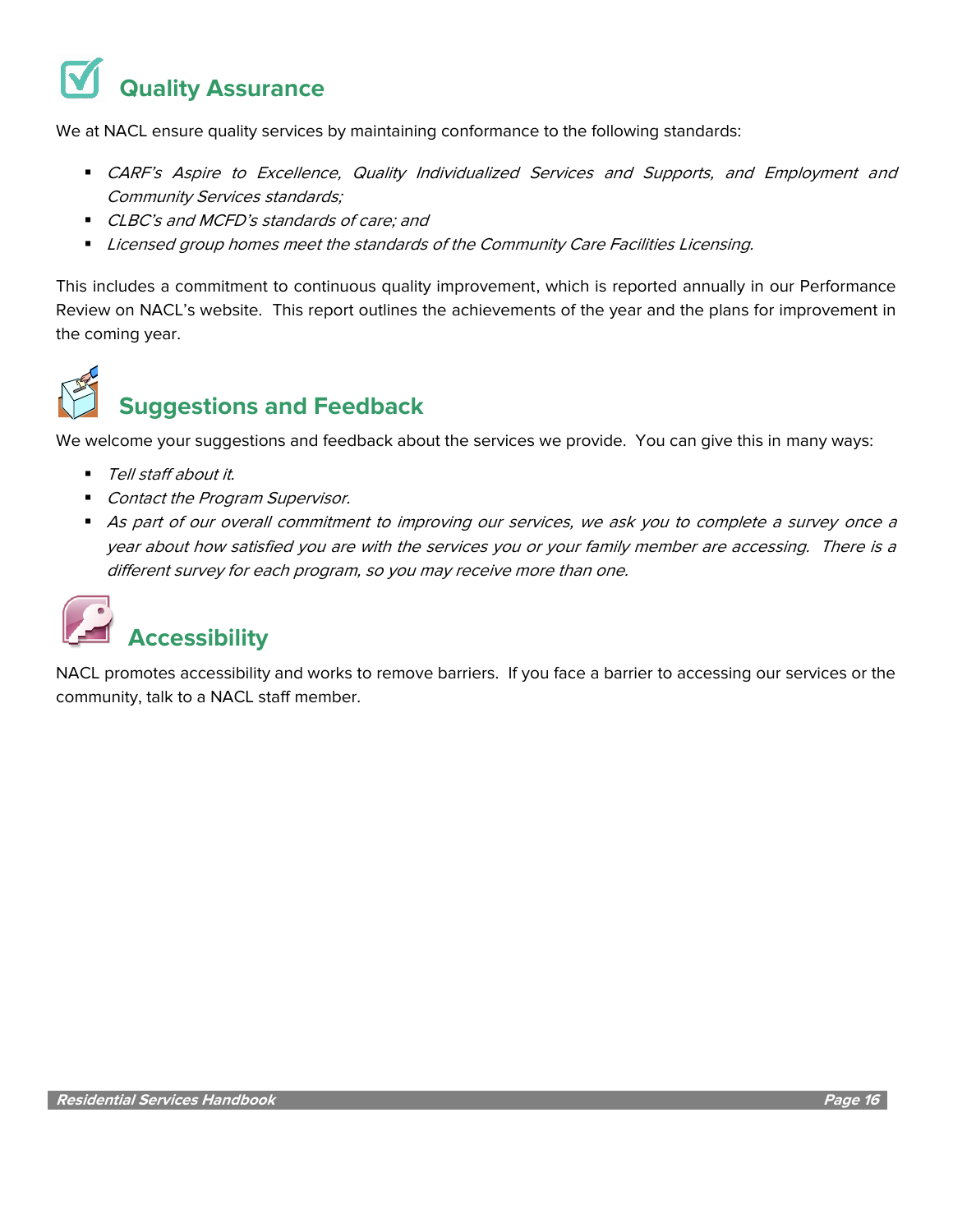## **PART 3: Residential Services**

Residential Services is another way of saying "home." Nanaimo Association for Community Living (NACL) currently has several residential group homes, both for youth and adults. Our staff work with you to determine which home is best based on one's needs, likes, and personality – as well as the needs, likes, and personalities of your soon-to-be roommates.

Most of the residential homes are licensed through Community Care Licensing.

### **How do I access NACL's Residential Services?**

Upon receipt of a referral from Community Living British Columbia (CLBC), the following process will be followed by the appropriate/designated NACL management staff:

- Your referral form will be reviewed, and management staff will determine NACL's ability to meet your needs.
- We are committed to supporting all eligible individuals; and work hard to ensure our residential services are the best option for you.
- If NACL is unable to assist you, a written confirmation will be forwarded to the referring body, outlining the rationale for the decision.
- **■** If you decide our services are not the right fit, we will provide information on alternate resources.

**Note:** CLBC holds the waitlist for adult residential services – they determine who will be referred based on vacancy.

Once an eligible service is available, you will be informed.

We advise that if you are interested in our residential services to spend a night or join our staff for a meal before committing. This allows you to know the NACL staff better and for them to also spend time with you.

To ensure the staff can support you according to your needs, we will need you, your family/caregiver to complete our **Intake Form**. This form has important information for our staff to ensure you are provided exceptional care.

## **What needs to be done before I move in?**

Once you have been accepted to our Residential Services, we will invite you to a planning meeting. Your family members/caregivers, CLBC Representative, and other health care professionals (as appropriate) are welcome to also attend. At this meeting, we'll discuss:

- What your interests, skills, and goals are.
	- $\checkmark$  Goals could be volunteering, joining a music program, exploring the community, managing conflict, etc.
- Creating a Person Centered Plan (PCP) this is a living document that will change over time.

**Residential Services Handbook Page 17**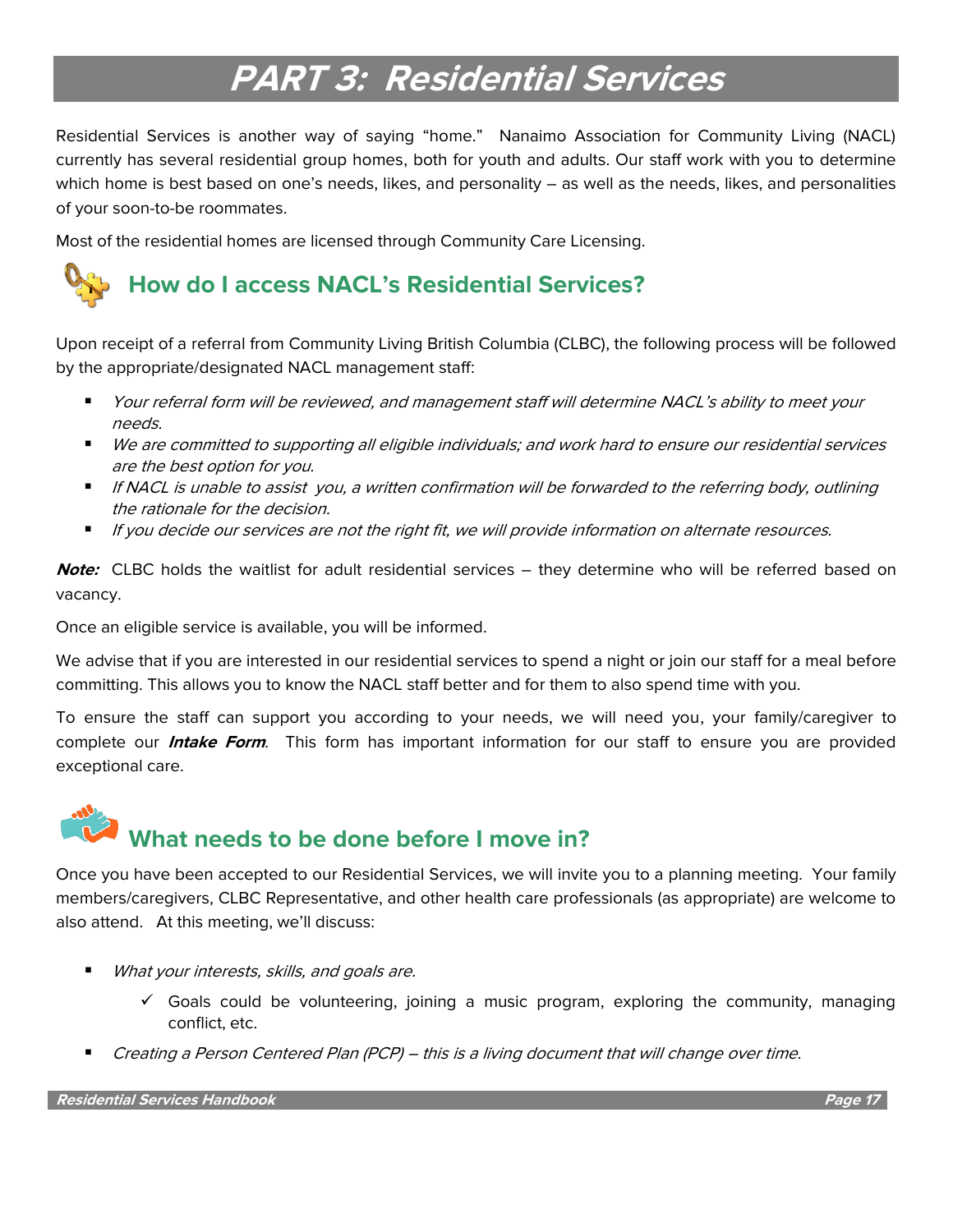- $\checkmark$  It will include who is in your support circle, potential barriers and what supports/services can help overcome these barriers.
- $\checkmark$  The most important part of this process is that you will actively make decisions on what your goals will be.

We will also review this Handbook, and discuss NACL's procedures regarding confidentiality, privacy, and access to personal records.

An Information Portfolio will be provided to you and include: A brochure describing the program;

- ✓ This program handbook;
- ✓ An intake form;
- ✓ Consent forms; and
- ✓ Representation Agreement information.

**Note:** Any necessary accommodation for alternative communication styles will be made.

You may receive a tour and/or an orientation before deciding to move in.

You will move into our residence in a way that meets your needs (i.e. gradually or immediately).

The appropriate manager will process your information, including demographics, care and support needs, risk assessments, medication information, your goals, and other relevant information to ensure quality, safe care and support. This information will then be entered in your profile via ShareVision. and we will assign your programs(s) under the Program/Residence History.

# **What to expect when living in a NACL home**

- A safe, secure, and healthy environment people NACL supports receive an exceptional standard of care by trained staff;
- *You will have your own private bedroom;*
- Nutritious meals and snacks are provided in each home, according to the Menu Plan through Community Care Facilities Licensing;
- You will receive regular medications and treatments as prescribed by your doctor; and
- You will be supported by staff to attend community activities and activities in your home depending on the appropriateness of the activity and staff availability.

Remember – this is **your home**. To respect each other's right to privacy, other people who live in your home will not be allowed to go into your private bedroom, and you will be asked to respect their privacy as well.

#### **Respite Services in our Group Homes**

Respite care is temporary, short-term care. It is provided to people NACL supports who are entitled for Respite services. Respite Services involve a respite provider staying with the people NACL supports who are eligible for CLBC support for a period of time.

The arrangements can be flexible to meet your needs.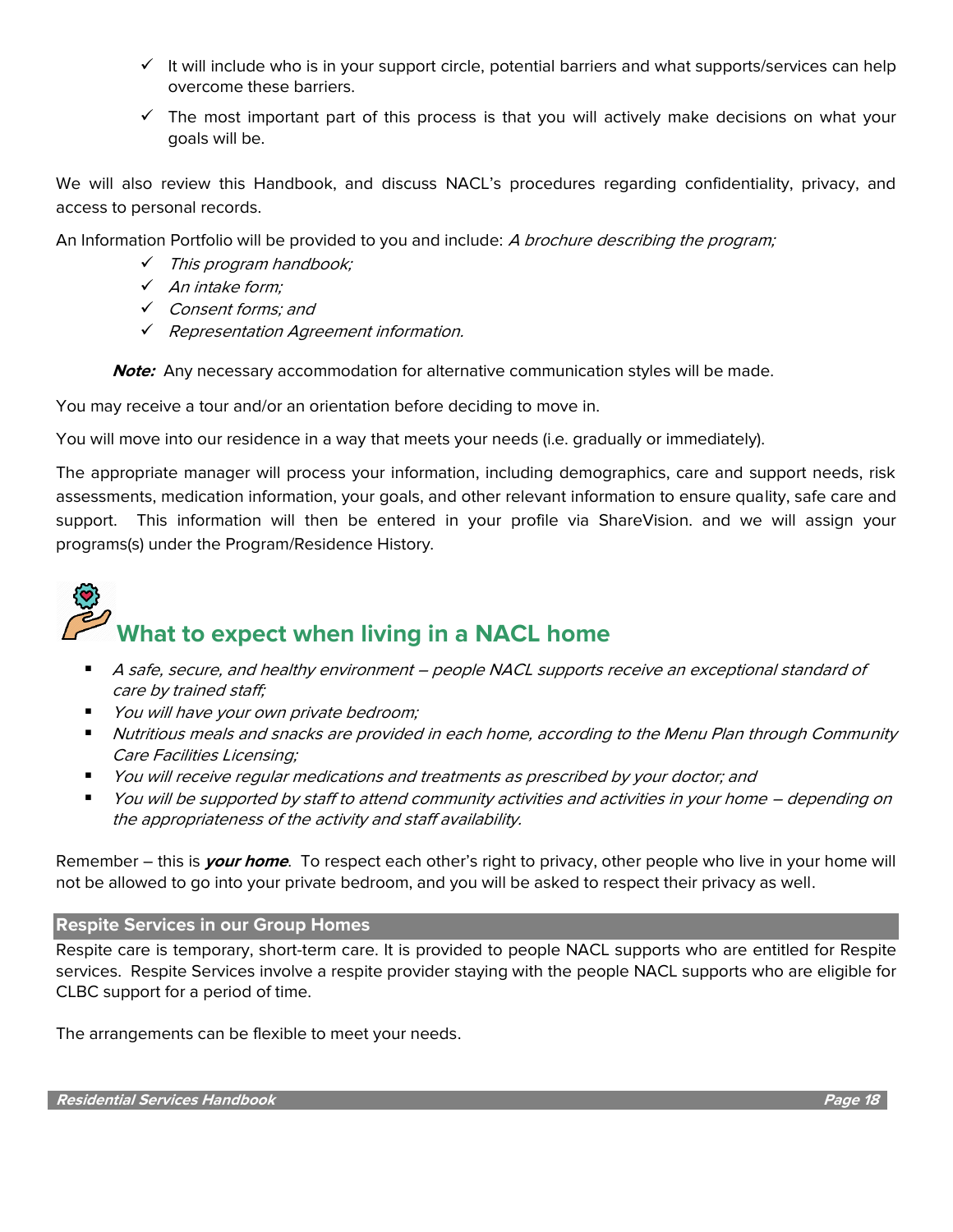These are things to consider when it comes to Respite:

#### **Times In and Out of Respite**

Respite times are pre-determined. Please do not arrive for respite earlier than your scheduled arrival time. We want everything to be ready for you. Arrangements for extended stays must be made through CLBC.

#### **Extra Staffing for Respite**

Extra staffing is determined by CLBC on a case-by-case basis. The maximum extra staffing allowed by CLBC is eight (8) hours every 24 hours. NACL determines how those hours will be used.

#### **Protocols and Care Plans**

Please provide these prior to coming, as it is important we have this information to provide the best care possible. If you do not have them, we will work with you and any professionals involved in your life to create them.

Each time you come to and leave Respite, the staff will give you and/or your family member/caregiver an Intake Form to sign. You or your family member/caregiver are responsible for updating the staff about your personal information since your last visit, and to write your medications on a form that will be provided on arrival. When you leave, your caregiver will need to sign you out.



### **Who pays for the services offered?**

CLBC pays for the services you receive from NACL when you are referred to us.



### **What do I need while living in a group home?**

- Any **adaptive equipment required for eating** for example, a special scoop, plate, cup, or eating utensils. Please bring them with you.
- Any **adaptive equipment used daily –** if you use a wheelchair, walker, cane, braces, splints, transfer belts, or trays, please make sure they are in safe working order.
- **Personal hygiene products** briefs and Attends are provided, but other personal products such as feminine hygiene products, special soaps, shampoos or creams, shaver(s), deodorant, toothpaste, toothbrush, and comb/hairbrush will be purchased from your own money with support from the staff.
	- ✓ **PLEASE NOTE:** NACL is not responsible for lost, lent, broken, or stolen items (including money).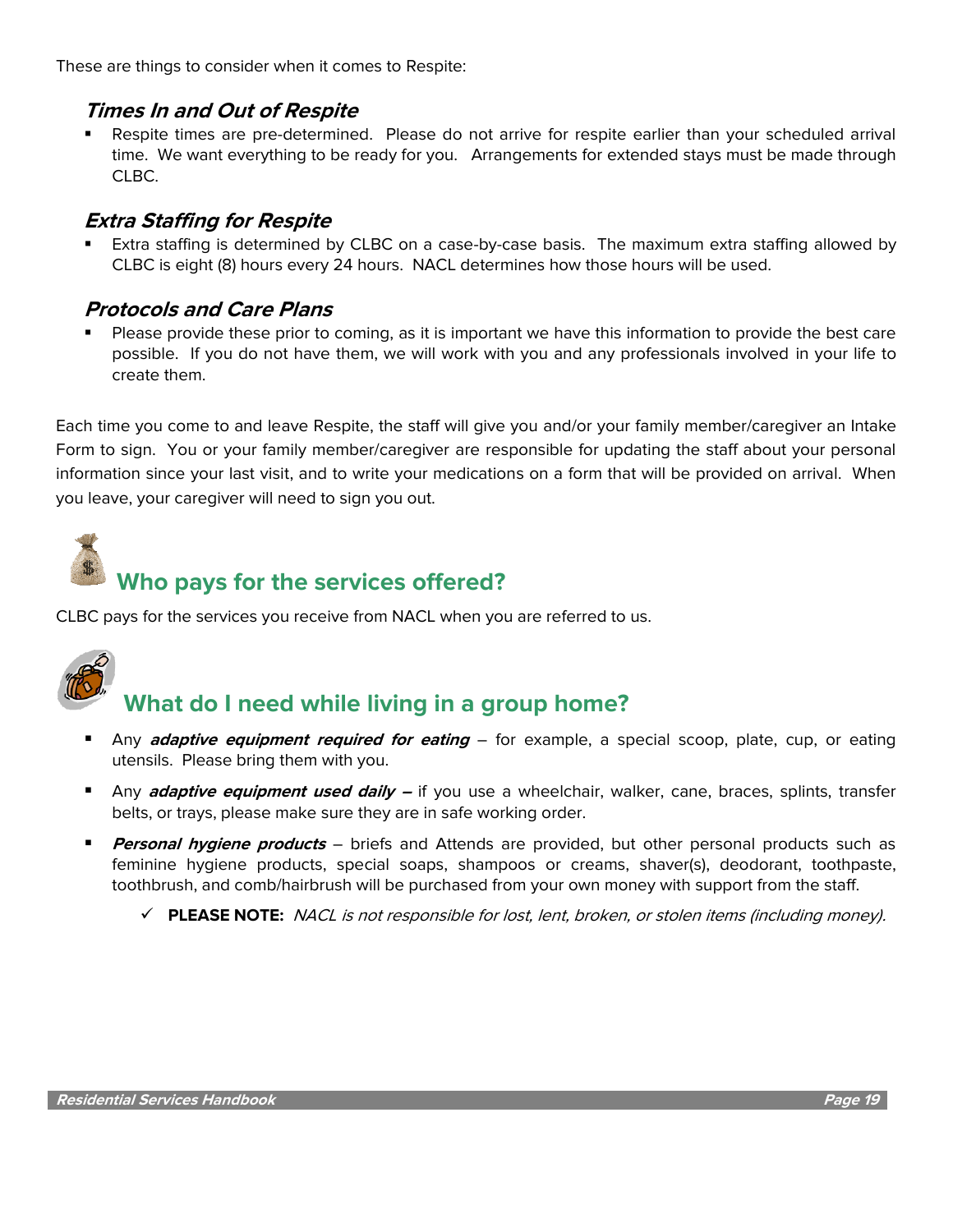

At NACL, we support you in using public transportation, including HandyDart. Our staff is trained to transport you in our own vehicles, with due care and attention. NACL ensures all staff adhere to the requirements of the Motor Vehicle Act, including maintaining the vehicles and carrying adequate insurance.



### **What if I have any medical issues?**

On admission, you or your caregiver are responsible for ensuring staff are informed of any medical issues/concerns you may have as outlined in the **Intake Form**, such as:

- Seizures, allergies, dysphagia, etc.;
- Communicable disease(s) such as HIV, Hepatitis B/C, Tuberculosis, etc.; and/or
- Safety concerns such as self-injury, injury to others, ingesting foreign objects, violent outbursts.

We will consult with your doctor, dentist, or any medical professionals from the Health Services for Community Living (HSCL) team (Registered Nurse, Occupational Therapist, Physiotherapist, Speech Therapist, Dietician, or Dental Hygienist) to help you stay healthy.

#### **Medications**

Staff cannot give medications that are not ordered by a doctor and labeled by a pharmacy. We will arrange with the pharmacist to have all medications, prescribed to you by your doctor, blister-packed with a label attached which includes your name, medication name and times to be given.

The pharmacy NACL uses is:



#### **Central Drugs**

**ADDRESS:** 495-A Dunsmuir Street Nanaimo, BC V9R 6B9 **PHONE:** (250) 753-6401

Each NACL home has a **Pharmacy Policy and Procedure Manual** from Central Drugs to be followed.

**Notes**: ✓ All medications will be locked up and administered by staff at the times prescribed.

✓ Staff will also administer any other medications prescribed by your doctor (such as creams, eye drops, etc.), as long as they have been blister-packed by a pharmacist with a pharmaceutical label attached.

✓ All medications required will be clearly outlined in one's Person Centered Plan.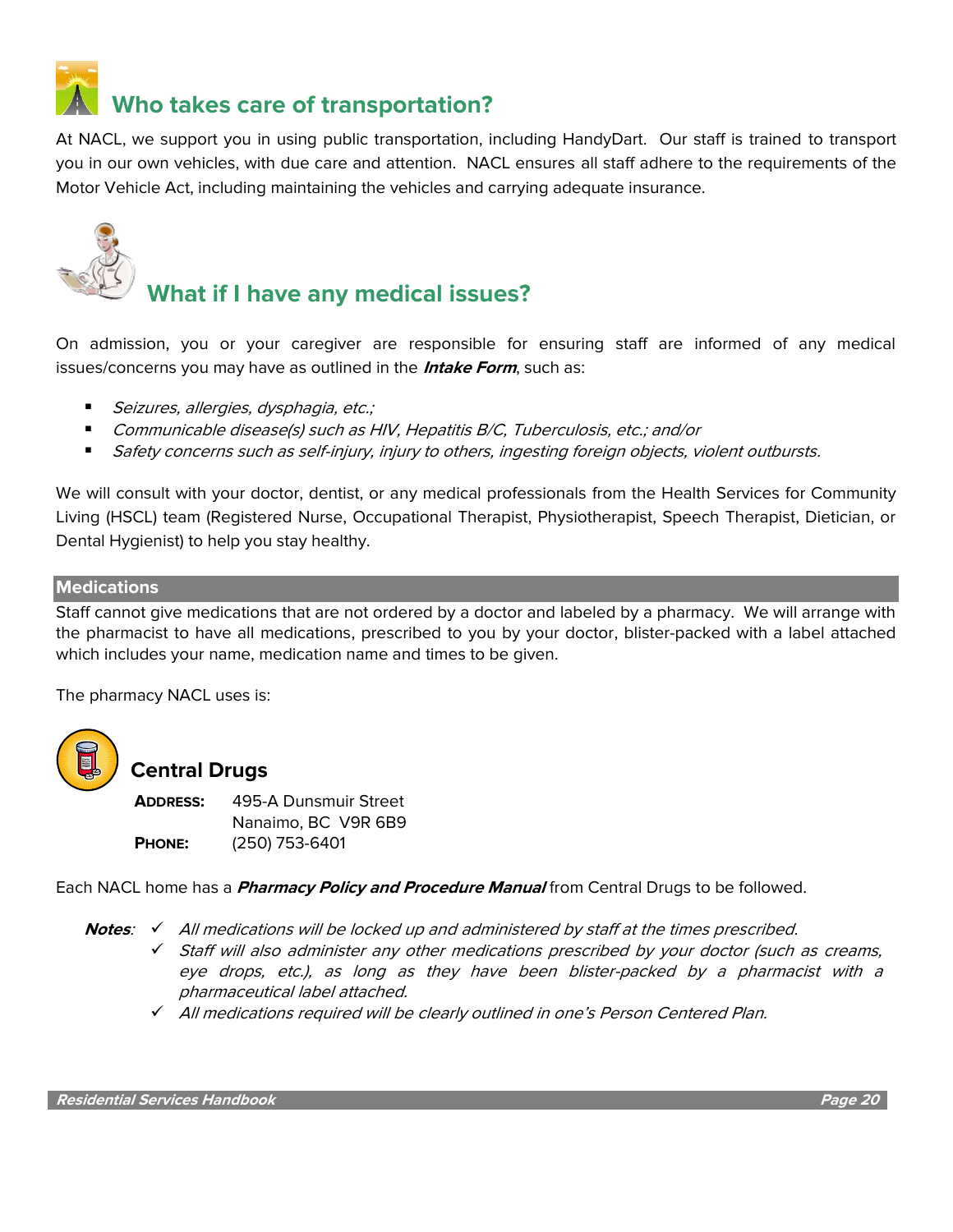#### **PRN Medications**

All PRN medications must be accompanied by a Health Care Plan or Protocol from the Health Services for Community Living Nurse (HSCL) under the Vancouver Island Health Authority (VIHA).

**Notes:** √ All medications will be locked up and administered by staff.

All medications required will be clearly outlined in one's Person Centered Plan.

#### **Seizures**

✓

- If you have seizures, a protocol will need to be in place by Health Services for Community Living (HSCL).
- If you take a PRN seizure medication, that medication, along with your protocol, will be in your fanny pack – which you will wear on outings.
- For your safety, you may need to wear a lifejacket when swimming.

#### **Wheelchairs/Walkers/Special Equipment**

If you use a wheelchair, walker, cane, braces, splints, transfer belts, or trays, we will help ensure they are in safe working order.

#### **Personal Care**

Staff will assist you if you require personal care or assistance in the bathroom.

#### **In the event of a serious injury, operation, or time away from the home…**

Prior to returning, protocols may need to be in place regarding adaptive equipment, lifts, and transfers.

### **Leaving or Transitioning in Residential Services**

Sometimes you might want to change your group home arrangement in case:

- It hasn't worked out and you are looking for a different caregiver/group home;
- Your needs can be better met by another service or agency;
- You move out of our service area;
- Continuous unsuitable conduct is happening that can be harmful to you or others; and/or
- You need or want a different service.

Whatever the reason, we are here to help support your transition to a new living arrangement. We prepare a detailed **Exit Summary** and document your experience. We will share this with the new home or service provider, and work with you, other agencies and programs to plan for the transition.